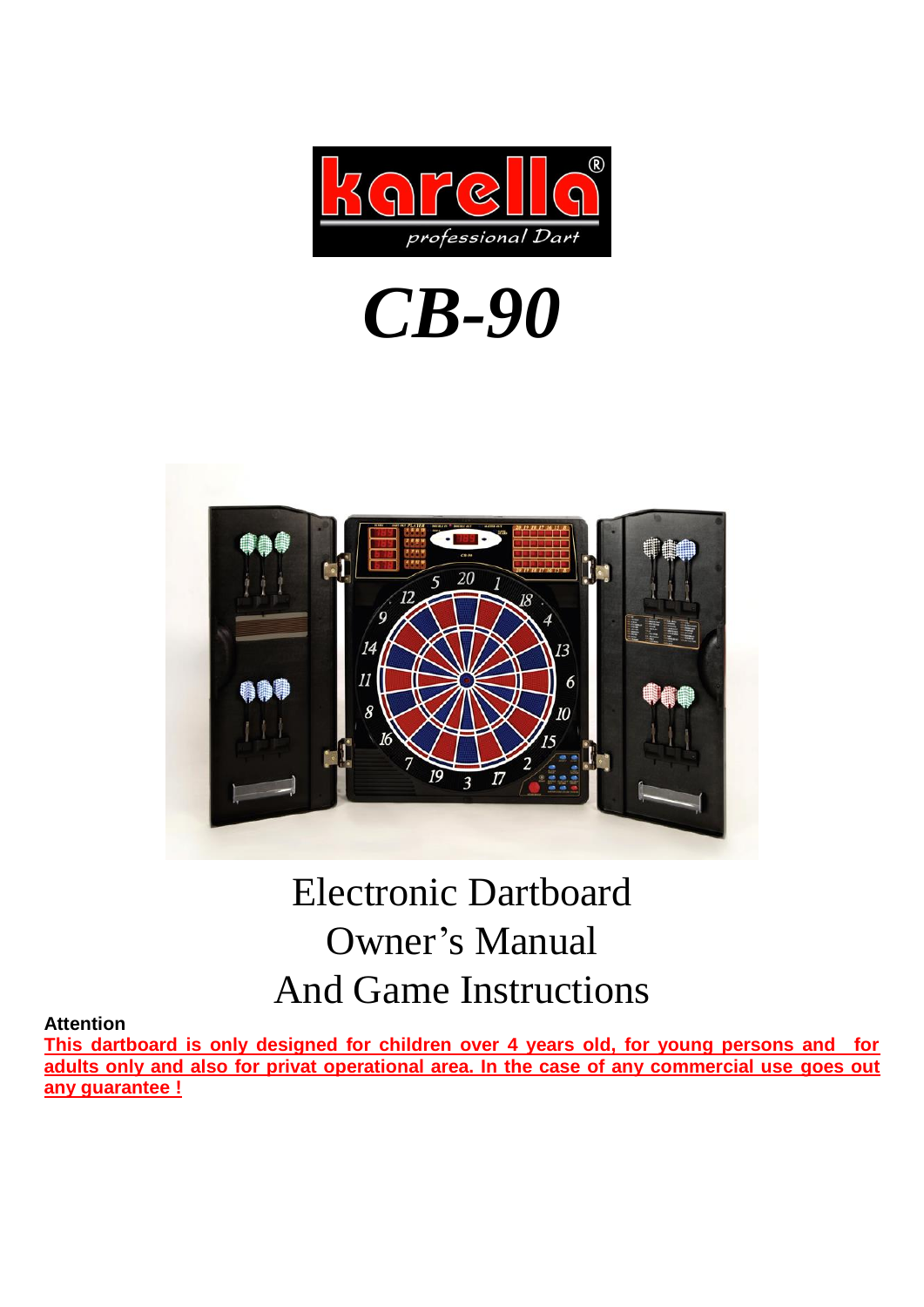## **Mounting with either batteries or adapter**

Choose a location to hang the dartboard where is about 10 feet (3.048 m) of open space in front of the board. The "toe-line" should be  $7'9\frac{1}{4}$ " (2.37 M) from the face of the dartboard. Since this dartboard is powered with either an AC adapter or batteries, you could mount it anywhere or close to an electronic outlet for convenience. Remove the batteries when you use an adapter. No matter the dartboard has horizontal or vertical hang hole(s), the center of bullseye should be 5'8" (1.73 m) from the ground. Mark the center location on the wall. Measure the distance between hang hole(s) and center. Then, make the mark(s) for hang hole(s). Make sure the second mark for hang hole is level with the first mark. Mount the dartboard on the wall by lining up the hang holes on the back with the screws. It may be necessary to adjust the screws until the board fits snugly against the wall. If you want to mount the dartboard even more securely to the wall, you can fasten four screws through the holes located in the catch ring area (the area outside the scoring segments)



**Dartboard Functions** (Please note that your dartboard may not include all functions)

**POWER** switch/button - Located on the lower right corner on the side of the dartboard. Be sure the AC Adapter is plugged into the jack on the right side of the dartboard or batteries are installed. Press the POWER switch to turn game on or off.

#### **START/HOL**

**D** button - This multi-function button is used to:

- START the game when all options have been selected.
- Put dartboard in HOLD status between rounds to allow player to remove darts from the target area.

**GAME GUARD** button –After the START button has been pressed and play has begun, the GAME GUARD feature can be activated. When the button is pressed, all of the keys will 'lock'. When GAME GUARD is active, a misguided dart hitting a button will not affecting your game. To deactivate the GAME GUARD, simply press the button again and the keys will unlock.

**BOUNCE OUT** button - Decide before play if you want to count darts that do not remain in board ("bounce-outs") or not. If not, simply press the BOUNCE OUT button immediately after a bounce out occurs to deduct the score that registers

**DART-OUT/SCORE** button - The DART-OUT feature is active only during the "01" games (301, 401, etc.). When a player's score falls below 160, he/she can press the DART OUT button to get a suggestion from the dartboard as to the 3 darts needed to finish the game. Note: doubles and triples are indicated with 2 and 3 dashes to the left of the number respectively. The SCORE feature allows player to access score not current on display.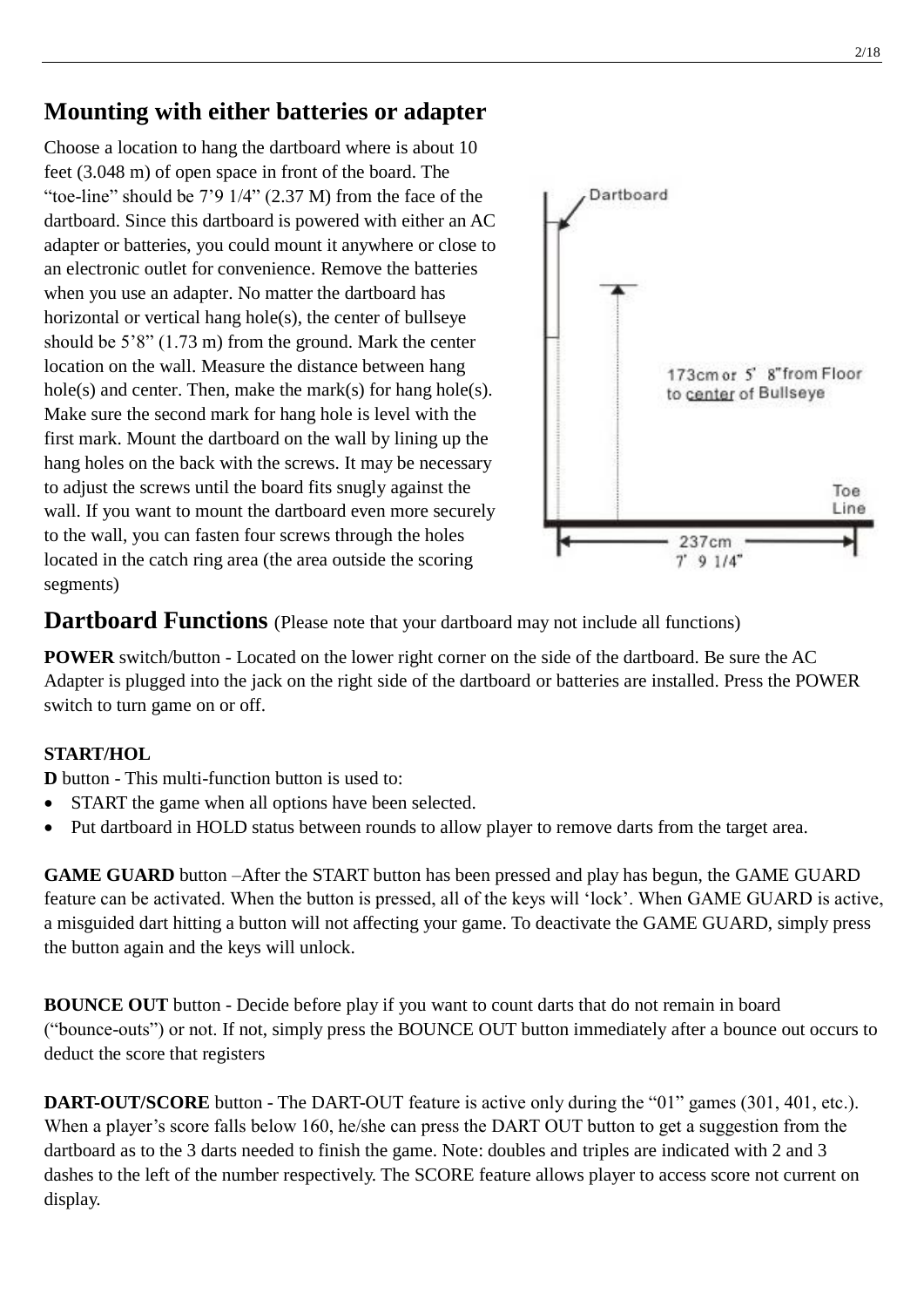**SOUND** button – Sound level adjustable from 0-7 levels (8 levels).

**DOUBLE/MISS** button – This button is used to activate the Double In/Double Out and Master Out options for the "01" games. This function is only active when selecting 301, 401, etc. games. Note: not all models have Master Out option. The MISS feature is active during play of any game. Press button to register a "missed" dart. Player can press when dart lands outside target area so computer registers a thrown dart.

**PLAYER/PAGE** button – This button is used at the start of each game to select the number of players you want to play the game. In addition, this button allows players to see other player scores of not on active display. LCD dartboard keeps track of scores for up to 8 players or up to 4 two-person teams. LED dartboard keeps track of scores for up to 16 players or up to 8 two-person teams.

**GAME** button – Press to page through the on-screen game menu and select game.

**SELECT** button – Press to select various difficulty settings for games. Many games contain several difficulty options that can be accessed by pressing this button

**RESET** button – Press to clear display and reset dartboard to opening sound.

**CYBERMATCH** button – This exciting feature allows single player to play against the computer at one of five different levels of skill! Only 1 player can complete against the Cybermatch competitor at a time. The Cybermatch feature adds a level of competition to normally routine practice sessions.

| Cybermatch Skill Levels | Level $1(C1)$  | Professional |
|-------------------------|----------------|--------------|
|                         | Level $2(C2)$  | Export       |
|                         | Level $3(C3)$  | Advanced     |
|                         | Level $4(C4)$  | Intermediate |
|                         | Level $5 (C5)$ | Beginner     |

Press to activate Cybermatch feature where you can play against the computer and then press START. When play begins: the 'human' player throws first. After 3 darts art thrown, go to the board to take darts out and press START to change the next player (Cybermatch). Watch as the Cybermatch opponent's dart scores are registered on the display. The dartboard will indicate the segment the Cybermatch opponent is throwing for the in Active Score Display (the ATTEMPT LED will light). Then the Active Score Display will indicate the segment that the Cybermatch opponent actually scored (the RESULT LED will light).

After the Cybermatch opponent completes his round, the board will automatically reset for the 'human' player. Play continues until one player wins. GOOD LUCK!

**TRASH TALK** button: Some electronic dartboards include the exciting interactive "trash talk" feature that emits rewarding comments of praise for high darts and trash talking insults for poorly thrown darts. The humorous interactive comments are sure to add plenty of fun and excitement to your dart game.

There are fore levels to choose from to control how frequent you will hear these interactive sound effects: Frequency levels Level 4: Every throw – all throws will include an interactive sound effect Level 3: Frequently – Frequent interactive sound effects Level 2: Occasional – occasional interactive sound effects Level 1: Off – turns OFF the interactive trash talk sounds

The default setting when the dartboard is turned on is level 4. Players do have the ability to change the frequency level while a game is in process. Simply press the Trash Talk button to change the frequency level.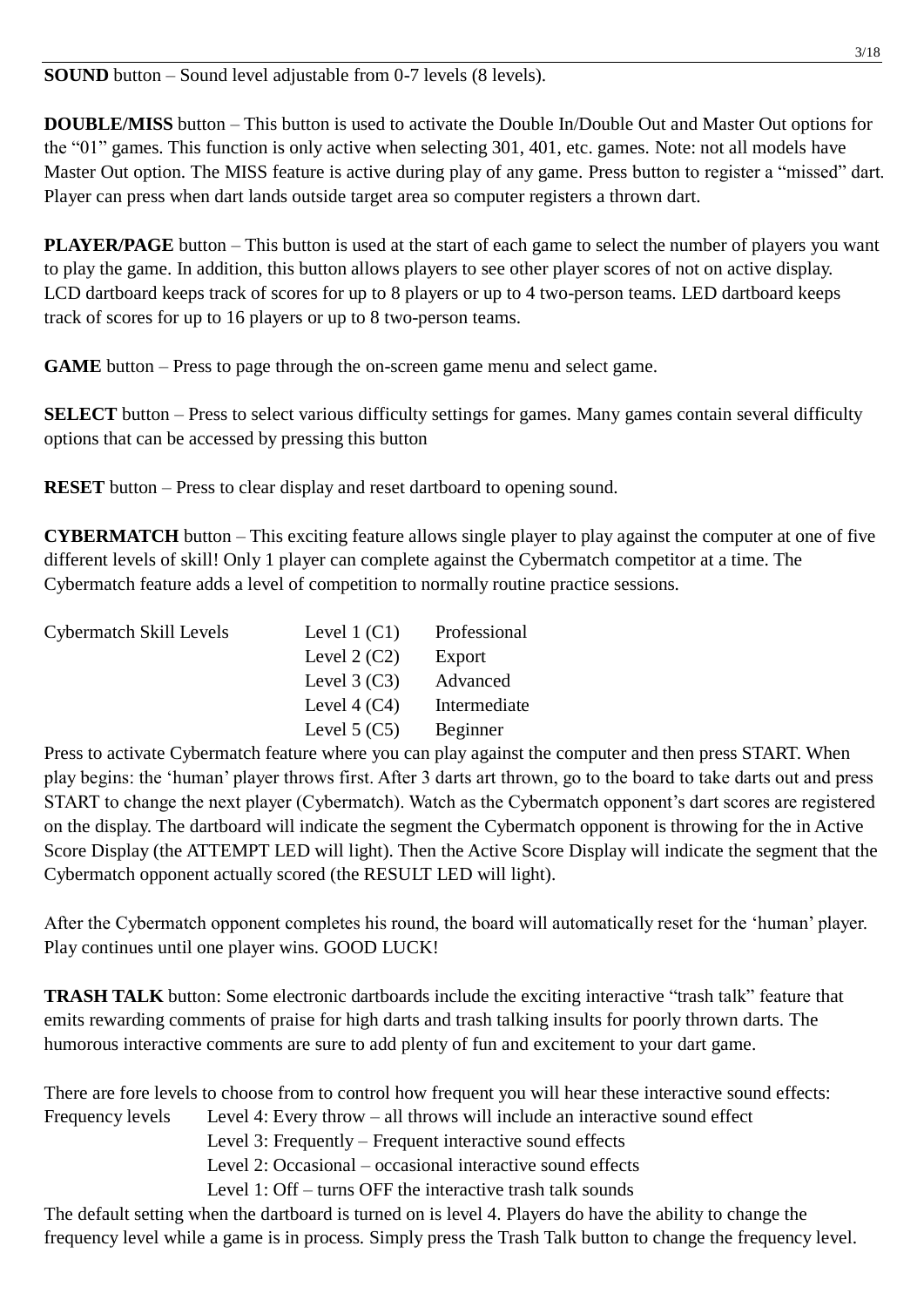Important! The interactive Trash Talk feature can only be used with standard games of Cricket and '01' game.

## **Electronic Dartboard Operation**

1. Press the **POWER** or switch to ON position (|) to activate dartboard. A short musical introduction is played as the display goes through power-up test.

2. Press **GAME** button until desired game is displayed – or press any of the QuickPick buttons.

3. Press **DOUBLE button** (optional) to select starting and/or ending on doubles or Master Out (used only in 301 - 901 games). This is explained in the game rules section.

4. Press **PLAYER** button to select the number of players (1, 2 ... 16). The default setting is 2 players. Or select Cybermatch option by pressing CYBERMATCH button.

5. Press **START/HOLD** button (red) to activate game and begin play.

6. Throw darts: When all 3 darts have been thrown, a voice command will indicate "Remove Darts" and the score will flash. The darts can now be removed without affecting the electronic scoring. When all darts are removed from the playing surface press the **START** button to go to next player. Voice command will indicate which player is up. Also, the player indicator lights will illuminate to show which player's turn it is.

#### **GAME 1: 301**

This popular tournament and pub game is played by subtracting each dart from the starting total until the player reaches exactly 0 (zero). If a player goes past zero it is considered a "*Bust*" and the score returns to where it was at the start of that round. For example, if a player needs a 32 to finish the game and he/she hits a 20, 8, and 10 (totals 38), the score goes back to 32 for the next round.

In playing the game, the double in / double out option can be chosen (double out is the most widely used option). Simply press the "DOUBLE" button to change this setting. LED indicators will display your current setting: Note: you can adjust total score of this game.

• Double In - A double must be hit before points are subtracted from the total. In other words, a player's scoring does not begin until a double is hit.

• Double Out - A double must be hit to end the game.

- Double In and Double Out A double is required to start and end scoring of the game by each player.
- Master Out A double or triple is required to finish the game.

#### Dart-Out Feature ("01" games only)

This electronic dartboard has a special "**Dart Out**" feature. When a player requires less than 160 to reach zero, the estimate feature becomes active. The player can press the **DART OUT** button to view the darts necessary to throw to finish the game (reach zero exactly). Doubles and triples are indicated with 2 or 3 lines to the left of each number respectively.

#### **GAME 2: CRICKET**

Cricket is a strategic game for accomplished players and beginners alike. Players throw for numbers best suited for them and can force opponents to throw for numbers not as suitable for them. The object of Cricket is to "close" all of the appropriate numbers before one's opponent while racking up the highest number of points.

**Only the numbers 15 through 20 and the inner/outer bullseye are used**. Each player must hit a number 3 times to "open" that segment for scoring. A player is then awarded the number of points of the "open" segment each time he/she throws a dart that lands in that segment, provided their opponent has not closed that segment. Hitting the double ring counts as two hits, and the triple ring counts as 3 hits. Numbers can be opened or closed in any order. A number is "closed" when the other player(s) hit the open segment 3 times. Once a number has been "closed", any player for the remainder of the game can no longer score on it.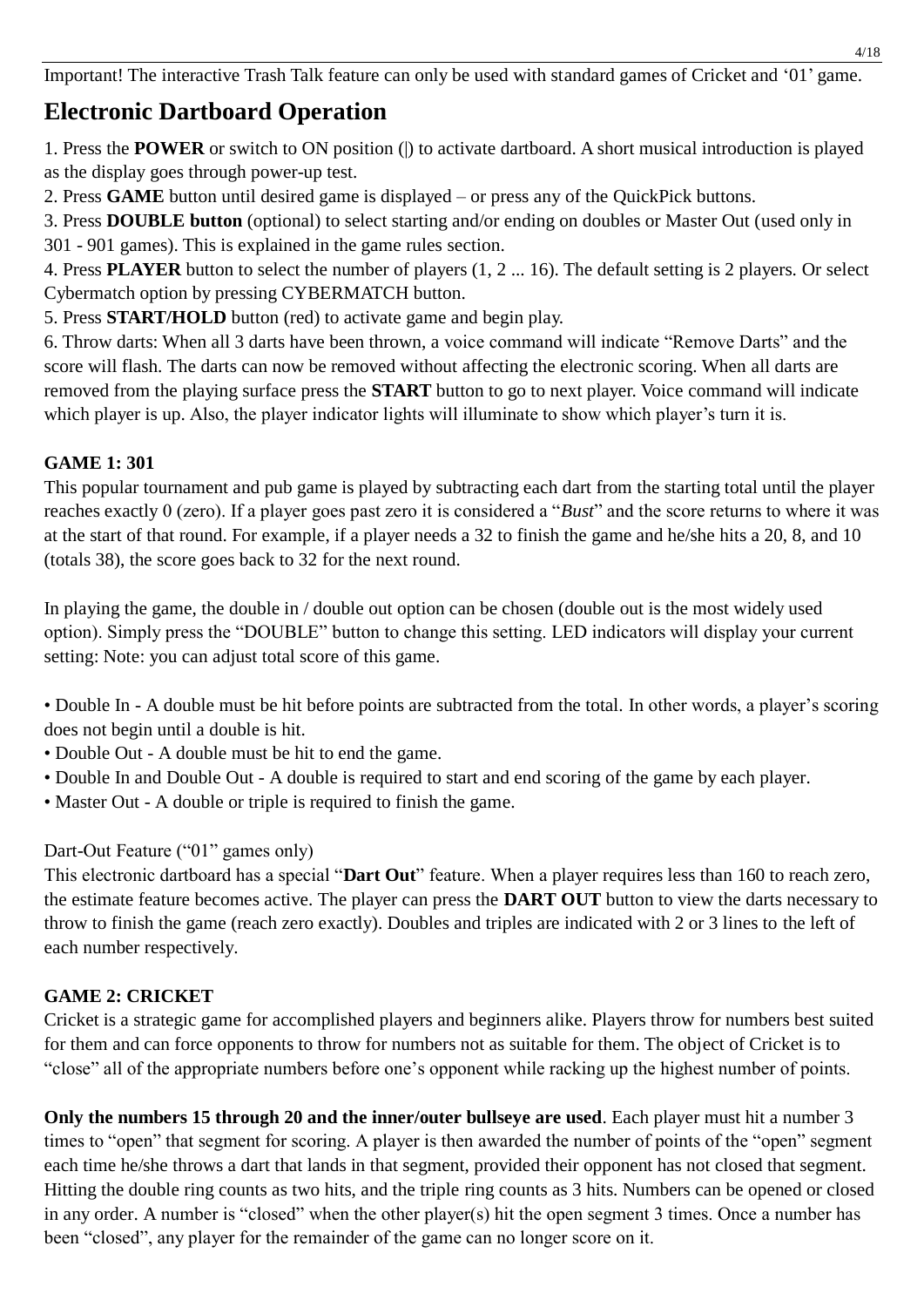*Winning* - The side closing all the numbers first and accumulating the highest point total is the winner. If a player "closes" all numbers first but is behind in points, he/she must continue to score on the "open" numbers. If the player does not make up the point deficit before the opposing player(s) "closes" all the numbers, the opposing side wins. Play continues until all segments are closed.

#### **GAME 2-1: NO-SCORE CRICKET**

(Press SELECT button when **Cricket** is displayed) Same rules as standard Cricket except there is no point scoring. The object of this version is to be the first to simply "close" all the appropriate numbers (15 through 20 and the bullseye). Note: LCD models have cricket and no-score cricket as separate games, but LED models have these games as 1 game.

**Cricket Scoring Display:** This dartboard utilizes a dedicated scoreboard that keeps track of each player's segment status when playing Cricket. The exclusive Tournament Cricket Scoring display on this dartboard utilizes traditional X and O style characters to track 'marks'. When Cricket is selected, the lights on the Cricket scoreboard are not lit – they will illuminate as 'marks' are scored. There are 3 separate lights within each number (15 through 20 and bullseye). During play, one of the status lights will turn on as a segment is hit. If a double or triple of an active number is hit, 2 or 3 lights will turn on respectively.

#### **GAME 3: SCRAM** (For 2 players only)

This game is a variation of Cricket. The game consists of two rounds. The players have a different objective in each round. In round 1, player 1 tries to "close" (score 3 hits in each segment - 15 to 20 and bullseye). During this time, player 2 attempts to rack up as many points in the segments that the other player has not yet closed. Once player 1 has closed all segments, round 1 is complete. In round 2, each player's roles are reversed. Now, player 2 tries to close all the segments while player 1 goes for points. The game is over when round 2 is complete (player 2 closes all segments). The player with the highest point total is the winner.

#### **GAME 4: CUT-THROAT CRICKET**

Same basic rules as standard Cricket except once scoring begins, points are added to your opponent(s) total. The object of this game is to end up with the fewest points. This variation of Cricket offers a different psychology to the players. Rather than adding to your own score and helping your own cause as in standard Cricket, Cut-Throat offers the benefit of racking up points for your opponent(s), digging him in a deeper hole. Competitive players will love this variation!

#### **GAME 5: ENGLISH CRICKET** (For 2 players only)

This game is another variation of Cricket that requires precision dart throwing. The game consists of two rounds. The players have a different objective in each round. During the first round, player 2 attempts to throw bullseyes – with the objective of needing 9 to complete round 1. Double bull (red center) counts as 2 scores. Any throw that does not hit bullseye is credited to player 1's point total. For example, if player 2 throws a 20, a single bullseye, and a 7 during his/her turn, player 2 will have one bullseye subtracted from the 9 needed, and 27 points will be credited to player 1's point total. Player 2 must exhibit accurate bullseye dart throwing!

Meanwhile, player 1 attempts to score as many points as possible during this first round. Doubles and triples count 2x and 3x their respective values. However, to score points, player 1 must score over 40 points in each turn (3 throws) to amass points against player 2. Only those points over 40 are counted toward the cumulative score. Player 1 must also exhibit precision dart throwing and avoid hitting any bullseyes during this first round because any hits scored by player 1 in the bullseye area will be subtracted from player 2's needed total of 9 bullseyes. Once player 2 reaches the objective of getting 9 bullseyes, the roles are reversed for round two.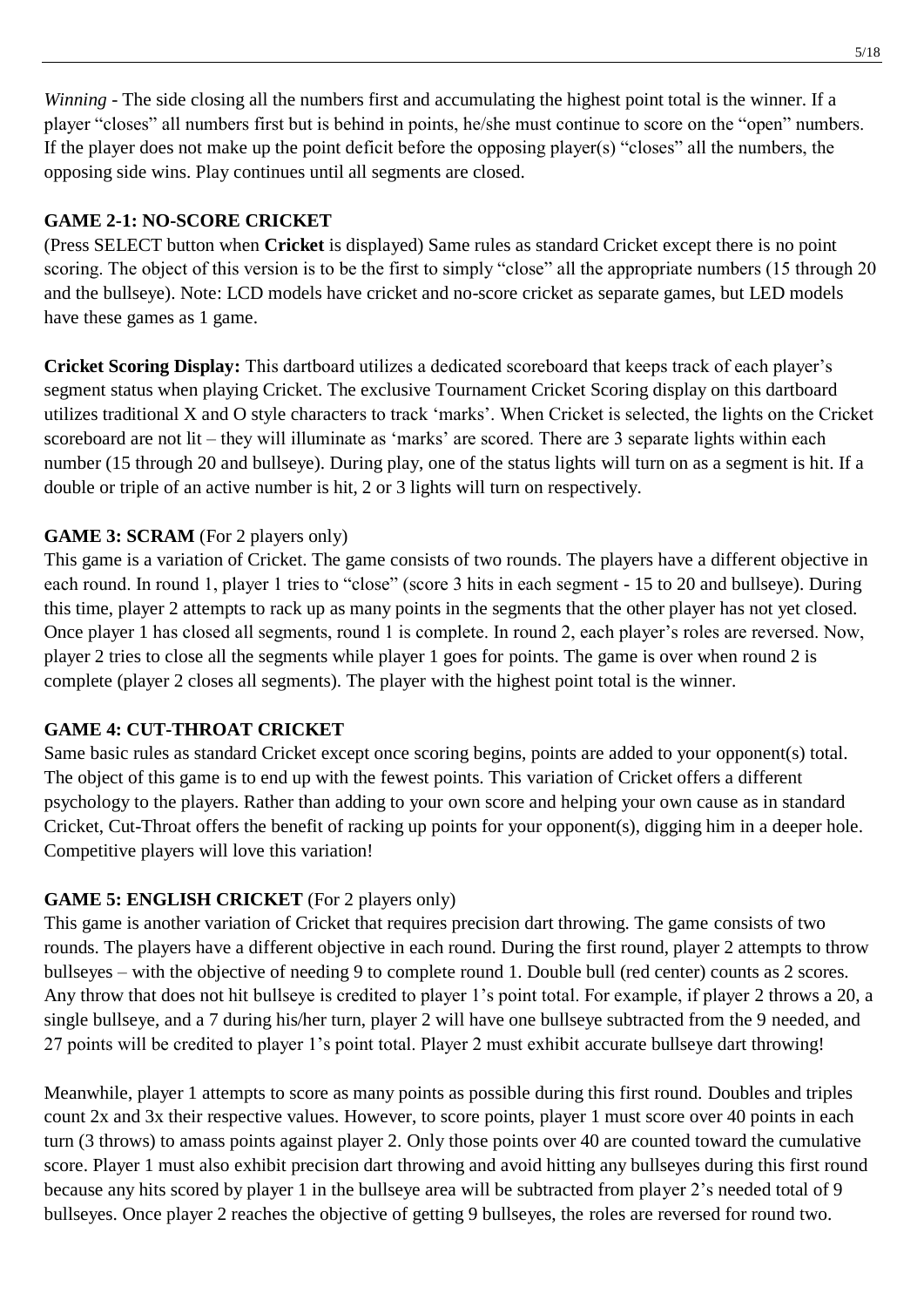#### **GAME 6: ADVANCED CRICKET**

This difficult version of cricket was developed for the advanced player. Players must close out the segments (20, 19, 18,17,16,15 and bullseye) **by using only triples and doubles**! In this challenging game, doubles segments count as 1x the number, and triple segments count as 2x the number. The bullseye scoring is the same as in standard cricket. The first player to close out the numbers with the most points is the winner.

#### **GAME 7: SHOOTER**

This challenging game tests the players ability to "group together" darts within a segment during each round of play. The computer will randomly select the segment the players must shoot for at the start of each round – indicated by a flashing number in the display.

| Scoring is as follows: | Single segment $= 1$ Point  | Double segment $= 2$ Points |
|------------------------|-----------------------------|-----------------------------|
|                        | Triple segment $=$ 3 Points | Single Bullseye = 4 Points. |

When the computer selects players to hit double Bullseye, the outer bull scores 2 points and the inner Bull scores 4 points. The player with the most points at the end of the rounds is the winner. Note: you can adjust number of rounds.

#### **GAME8: BIG SIX**

This game allows players to challenge their opponents to hit the targets of their choice. Similar to the popular basketball game "HORSE"; however, players must *earn* the chance of picking the next target for their opponent by making a hit on the current target first.

Single 6 is the first target to hit when the game begins. Before the game starts, players must agree on how many lives will be used by pressing **SELECT** button. Within the three throws, player 1 must hit a 6 to "save" their life. After the current target is hit, the next dart thrown will determine the opponent's target. If player 1 fails to hit the current target within 3 darts, they will lose a life and a chance to determine the next target for player 2. Player 2 will shoot for the single 6 that player 1 missed – and if it is hit, he can throw for a segment for the next round. Singles, doubles and triples are all separate targets for this game.

The object of the game is to force your opponent into losing lives by selecting tough targets for your opponent to hit such as "Double Bullseye" or "triple 20" The last player with a life left is the winner. Note: you can adjust number of lives.

#### **GAME 9: OVERS**

The object of this game is to simply score higher ("over") than your own previous three dart total score. Before play begins, players choose the amount of lives to be used by pressing the SELECT button. When a player fails to score "over "their previous three-dart total, they will lose one life. When a player "equals" the previous three dart total, a life will also be lost. The LED screen on the right will light up once for each life taken away. The last player with a life remaining is the winner. Note: you can adjust number of lives.

#### **GAME 10: UNDERS**

This game is the opposite of "Overs". Players must score less ("Under") than their own previous three-dart total. The game begins with 180 (highest total possible) when the player shoots higher than his or her own previous three-dart total, they will lose a life. Each dart that hits outside the scoring area, including bounce outs will be penalized with 60 points added to your score. This will be added at the end of the round when the "START/HOLD" button is pressed. The last player with a life remaining is the winner. Note: you can adjust number of lives.

#### **GAME 11: COUNT-UP**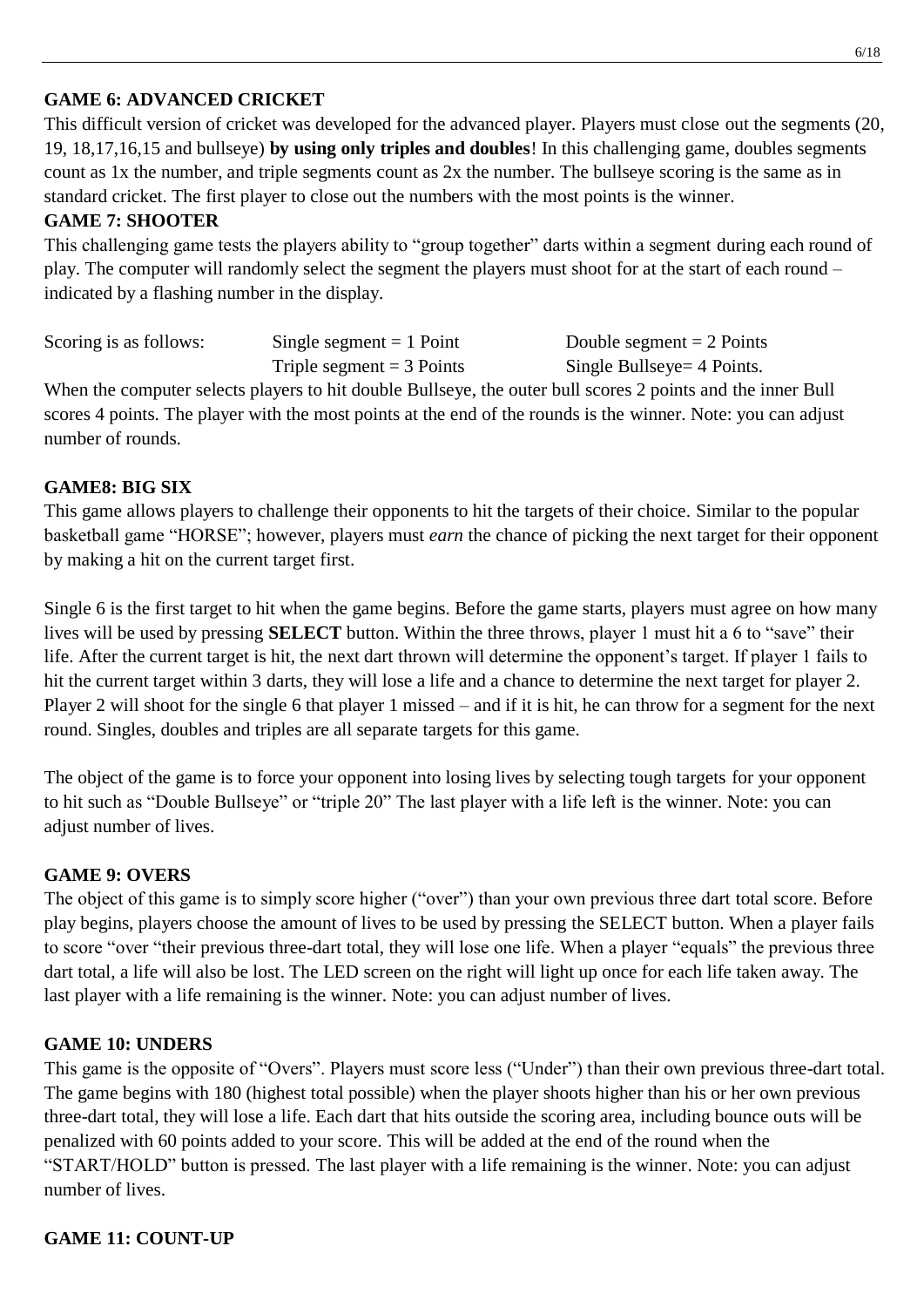The object of this game is to be the first player to reach the specified point total (400, 500 ...). Point total is specified when the game is selected. Each player attempts to score as many points as possible per round. Doubles and triples count 2 or 3 times the numerical value of each segment. For example a dart that lands in the triple 20 segment is scored as 60 points. The cumulative scores for each player will be displayed in the LED display as the game progresses. Note: you can adjust total score.

#### **GAME 12: HIGH SCORE**

The rules for this competitive game are simple - Rack up the most points in three rounds (nine darts) to win. Doubles and triples count as 2x and 3x that segment's score respectively. You can adjust number of rounds.

#### **GAME 13 ROUND-THE-CLOCK**

Each player attempts to score in each number from 1 through 20 and bullseye **in order.** Each player throws 3 darts per turn. If a correct number is hit, he/she tries for the next number in sequence. The first player to reach 20 is the winner. The display will indicate which segment you are shooting for. A player must continue shooting for a segment until it is hit. The display will then indicate the next segment you should shoot for. There are many difficulty settings available for this game. Each game has the same rules, the differences are detailed as follows:

*ROUND-THE-CLOCK 1 - Game starts at segment number 1 ROUND-THE-CLOCK 5 - Game starts at segment number 5 ROUND-THE-CLOCK 10 - Game starts at segment number 10 ROUND-THE-CLOCK 15 - Game starts at segment number 15* Since this game does not utilize point scoring, the double and triple rings count as single numbers.

ROUND-THE-CLOCK Double - Player must score a Double in each segment from 1 through 20 in order. *ROUND-THE-CLOCK Double 5 - Game starts at double segment 5 ROUND-THE-CLOCK Double 10 - Game starts at double segment 10 ROUND-THE-CLOCK Double 15 - Game starts at double segment 15*

*ROUND-THE-CLOCK Triple* - Player must score a Triple in each segment from 1 through 20 in order. *ROUND-THE-CLOCK Triple 5 - Game starts at triple segment 5 ROUND-THE-CLOCK Triple 10 - Game starts at triple segment 10 ROUND-THE-CLOCK Triple 15 - Game starts at triple segment 15*

#### **GAME 14: KILLER**

This game will really show who your friends are. The game can be played with as few as two players, but the excitement and challenge builds with even more players. To start, each player must select his number by throwing a dart at the target area. The LED display will indicate "SEL" at this point. The number each player gets is his assigned number throughout the game. No two players can have the same number. Once each player has a number, the action starts.

Your first objective is to establish yourself as a "Killer" by hitting the double segment of your number. Once your double is hit, you are a "Killer" for the rest of the game. Now, your objective is to "kill" your opponents by hitting their segment number until all their "lives" are lost. The last player to remain with lives is declared the winner. It is not uncommon for players to "team up" and go after the better player to knock him out of the game. Note: you can adjust number of lives. In addition, for those who really want a challenge, there are three additional difficulty settings: Doubles 3 lives, Doubles 5 lives, and Doubles 7 lives. In these games, you can only "Kill" opponents by scoring doubles in their number segment.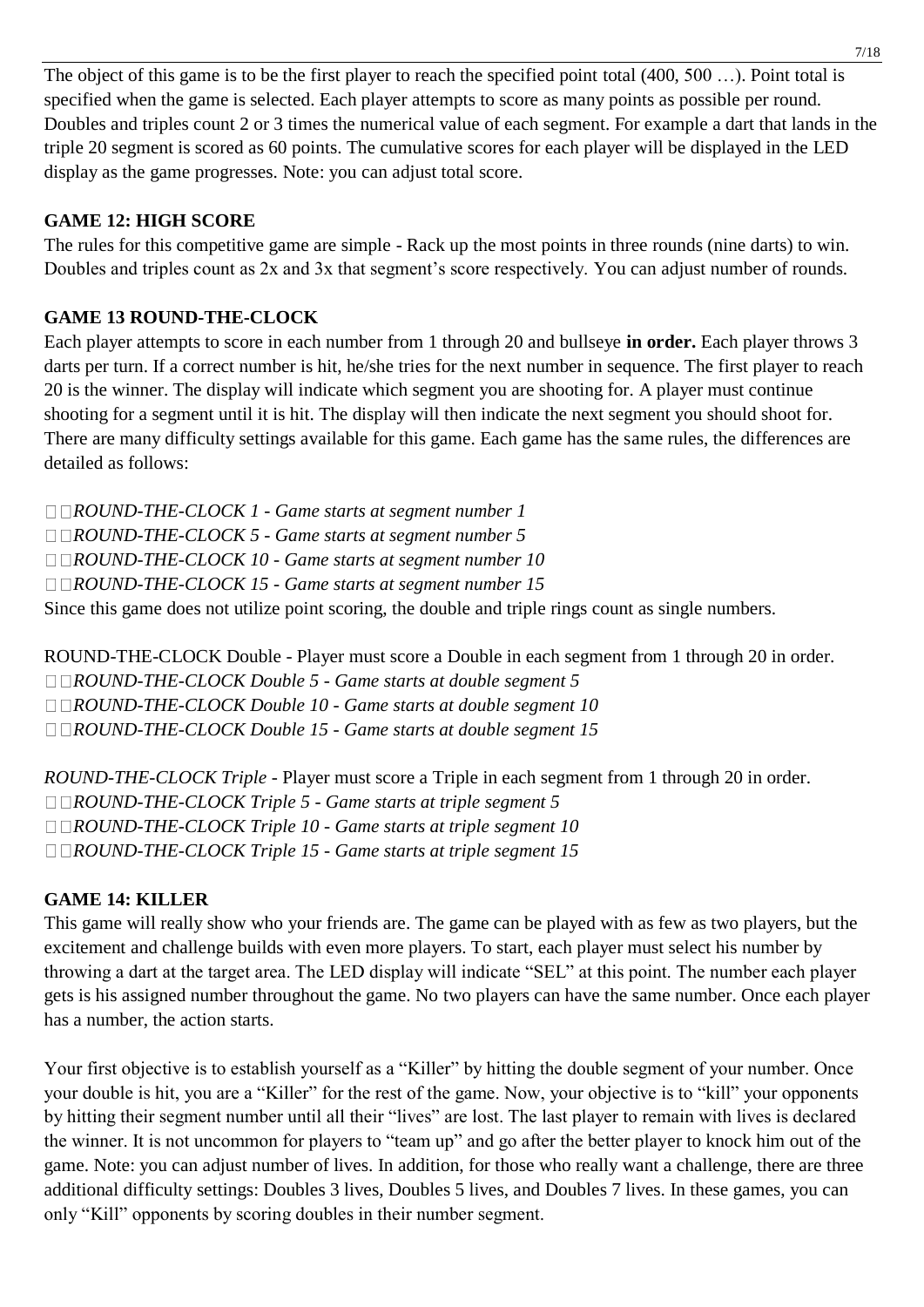#### **GAME 15: DOUBLE DOWN**

Each player starts the game with 40 points. The object is to score as many hits in the active segment of the current round. The first round, the player must throw for the 15 segment. If no 15's are hit, his score is cut in half. If some 15's are hit, each 15 (doubles and triples count) is added to the starting total. The next round players throw for the 16 segment and hits are added to the new cumulative point total. Again, if no hits are registered, the point total is cut in half.

Each player throws for the numbers as indicated in the chart below in order (the LED screen will indicate the active segment in which to throw). The player who completes the game with the most points is the winner.



#### **GAME 16: FORTY ONE**

This game follows similar rules as standard Double Down as described above with two exceptions. First, instead of going from 15 through 20 and bullseye, the sequence is reversed which will be indicated on the LED display. Second, an additional round is included toward the end in which players must attempt to score three hits that add up to 41 points (20, 20, 1; 19, 19, 3; D10, D10, 1: etc.). This "41" round adds an extra level of difficulty to the game. Remember, a player's score is cut in half if not successful, so the "41" round presents quite a challenge!



#### **GAME 17: ALL FIVES**

The entire board is in-play for this game (all segments are active). With each round (of 3 darts) each player has to score a total which is divisible by 5. Every "five" counts as one point. For example 10, 10,  $5 = 25$ . Since 25 is divisible by 5 fives, this player scores 5 points  $(5 \times 5 = 25)$ .

If a player throws 3 darts that are not divisible by 5, no points are given. Also, the last dart of each round must land in a segment. If a player throws the third dart and it lands in the catch ring area (or misses the board completely), he earns no points even if the first two darts are divisible by 5. This prevents a player from "tanking" the third throw if his first two are good. The first player to total fifty-one (51) "fives" is the winner. The LED screen will keep track of the point totals. Note: you can adjust number of 5 you need to get.

#### **GAME 18: SHANGHAI**

Each player must progress around the board from 1 through 20 in order. Players start at number 1 and throw 3 darts. The object is to score the most points possible in each round of 3 darts. Doubles and triples count toward your score. The player with the highest score after completing all twenty segments is the winner.

Adjustable Difficulty Settings for Shanghai include the following options:

- *SHANGHAI 5 - Game starts at segment 5*
- *SHANGHAI 10 - Game starts at segment 10*
- *SHANGHAI 15 - Game starts at segment 15*

In addition, we added Super Shanghai as a difficulty option. This game is played exactly as described above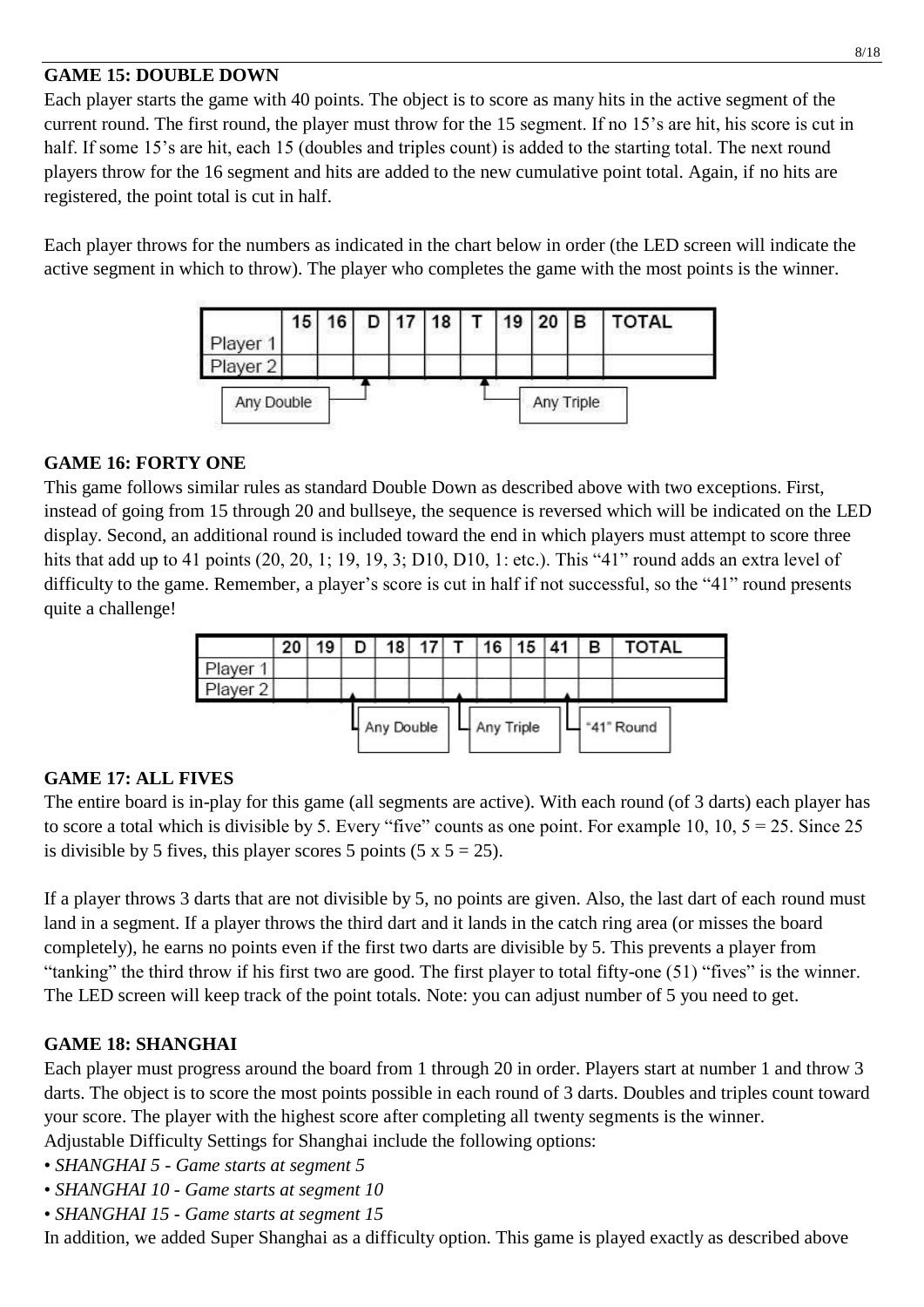except various doubles and triples must be hit as specified by the LED display.

Adjustable Difficulty Settings for Super Shanghai include the following options:

- *SUPER SHANGHAI 5 - Game starts at segment 5*
- *SUPER SHANGHAI 10 - Game starts at segment 10*
- *SUPER SHANGHAI 15 - Game starts at segment 15*

#### **GAME 19: GOLF**

This is a dartboard simulation of the game golf (but you don't need clubs to play). The object is to complete a round of 9 through 18 "holes" with the lowest score possible. The Championship "course" consists of all par 3 holes making par 27 for a nine hole round or 54 for a round of 18.

The segments 1 through 18 are used with each number representing a "hole." You must score 3 hits in each hole to move to the next hole. Obviously, double and triples affect your score as they allow you to finish a hole with fewer strokes. For example, throwing a triple on the first shot of a hole it is counted as an "eagle" and that player gets a complete that hole with 1 "stroke."

Note: The active player continues to throw darts until he "holes out" (scores 3 hits on the current hole). The voice announcer will indicate the player that is up - listen carefully to avoid shooting out of sequence. By the way, there are no "gimmes" in this game!

#### **GAME 20: FOOTBALL**

Strap your helmet on for this game! The first thing necessary is to select each player's "playing field." This can be done by throwing a dart or by manually pressing a segment on the board by each player. This is entirely up to you, but whichever segment is selected becomes your starting point which carries through the bullseye and directly across to the other side of the bullseye (see diagram). The First player to "score" is the winner. The LED display will keep track of your progress and indicate the segment you need to throw for next.

For example, if you select the 20 segment, you start on the double 20 (outer ring) and continue all the way through to the double 3. The "field" is made up of 11 individual segments and must be hit in order. So, keeping with the example above, you must throw darts in the following segments in this order: Double 20 ... Outer Single 20(Rectangle) ... Triple 20 ... Inner Single 20(Triangle) ... Outer Bullseye ... Inner Bullseye ... Outer Bullseye ... Inner Single 3(Triangle) ... Triple 3 ... Outer Single 3 (Rectangle) ... and finally a Double 3.



#### **GAME 21: BASEBALL**

This dartboard version of baseball takes a great deal of skill. As in the real game, a complete game consists of 9 innings. Each player throws 3 darts per "inning." The field is laid out as shown in the diagram.

| <b>Segment</b>   | <b>Result</b>                                           |
|------------------|---------------------------------------------------------|
| Singles segments | "Single" - one base                                     |
| Doubles segment  | "Double" - two bases                                    |
| Triples segment  | "Triple" - Three bases                                  |
| <b>Bullseye</b>  | "Home Run" (can only be attempted on third dart of each |
| round)           |                                                         |

The object of the game is to score as many runs as possible each inning. The player with the most runs at the end of the game is the winner.

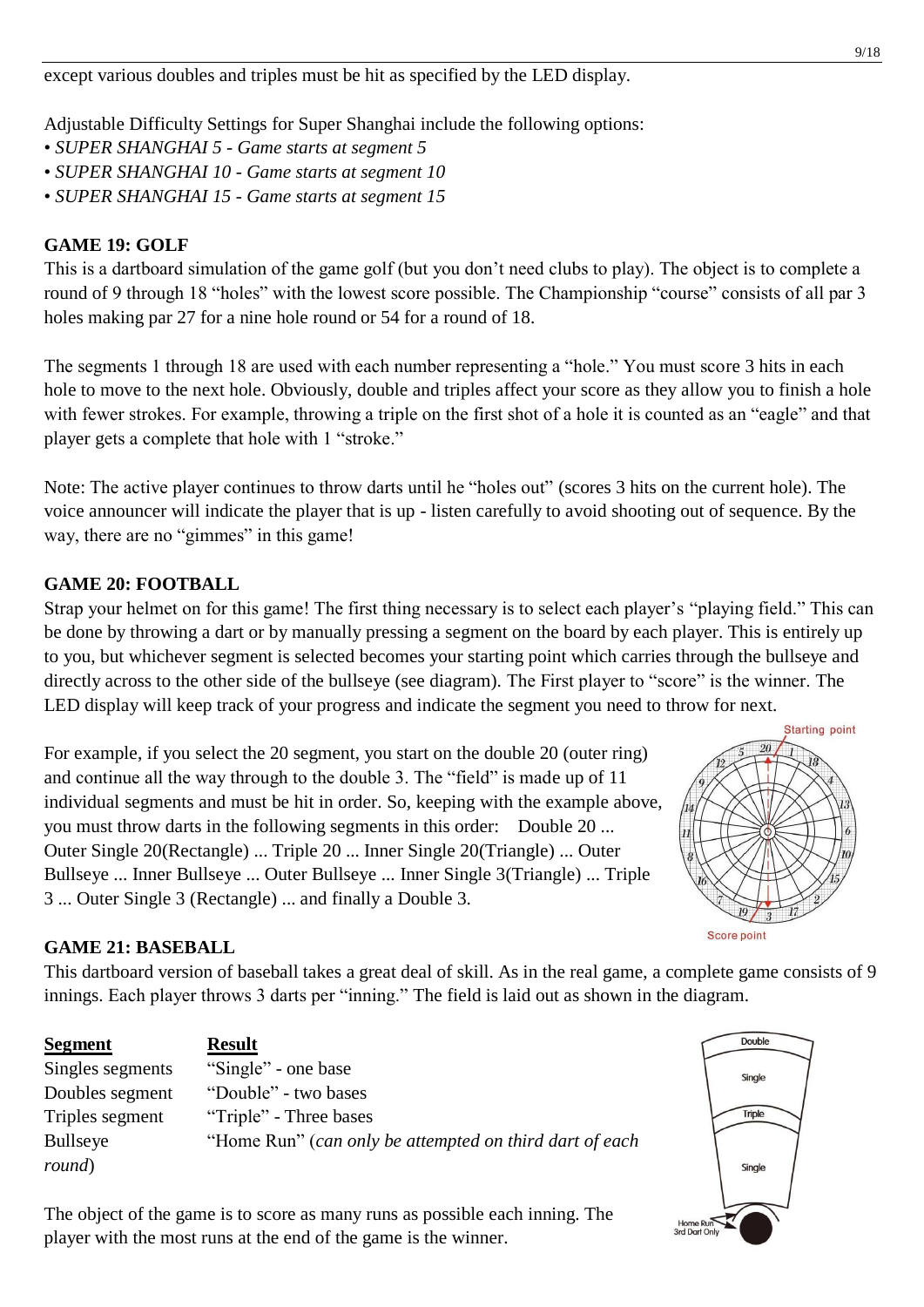#### 10/18

#### **GAME 22**: **STEEPLECHASE**

The object of this game is to be the first player to finish the "race" by being the first to complete the "track." The track starts at the 20 segment and runs clockwise around the board to the 5 segment and ends with a bullseye. Sounds easy right? What has not yet been specified is that you must hit the inner single segment (Triangle) of each number to get through the course. This is the area between the bullseye and the triples ring. And, as with a real steeplechase, there are obstacles throughout the course to hurdle. The four hurdles are found at the following places:

| $\Box$ 1st fence                                                            | Triple 13 | $\Box$ 2nd fence    | Triple 17 |
|-----------------------------------------------------------------------------|-----------|---------------------|-----------|
| $\square$ 3rd fence                                                         | Triple 8  | $\square$ 4th fence | Triple 5  |
| The first player to complete the course and hit the bullseye wins the race. |           |                     |           |

#### **GAME 23**:**BOWLING**

This dartboard adaptation of bowling is a real challenge! It is a difficult game in that you must be very accurate to rack up a decent score. Player one starts the game. You must select your "alley" by either throwing dart or manually pressing *Diagram* segment of choice. Once alley is selected, you have 2 remaining darts to throw in which to score points or "pins." Each specific segment in your "alley" is worth a given pin total:

| <b>Segment</b>      | <u>Score</u> |
|---------------------|--------------|
| Double              | 9 pins       |
| <b>Outer Single</b> | 3 pins       |
| Triple              | 10 pins      |
| Inner Single        | 7 pins       |



There are several rules for this game as follows:

1. A perfect game score would be 200 in this version of bowling

2. You cannot hit the same singles segment twice within the same "frame" (round). The second hit will count as zero points. *Hint: Try to hit each single to reach 10 points in the frame.*

3. You can score 20 points per "frame" by hitting the triple segment twice.

4. If your first dart hits a Double segment, your second dart hits a Double too and the third dart hit any segment, you will score 10 pins (point) for this round.

5. If your first dart hits a Double segment, your second dart hits an Outer or Inner Single segment and the third dart hit the Double, this round will only score 9 points.

6. If your first dart hits a Double segment, your second dart hits a Triple and the third dart hit a Double segment, you will score 19 points total.

#### **GAME24: CAR RALLYING**

This game is similar to steeplechase except we let you set up your own "race track." You can set up as many obstacles as you wish. The track must be 20 lengths long.

Before the game starts, the LED display will prompt you to select the course ("SEL"). Players should alternate selecting segments by pressing on the specific segment of your choice. Note: You will have to hit the exact segment you selected to move on during the race. If you choose inner single 20, that inner single area will need to be hit during the race. The LED display will indicate inner single with a line next to the bottom of the 1, an outer single is shown with a line next to the top portion of the 1.

Obstacles usually comprise hitting a difficult number before continuing on the racetrack. Again, the route can be made as difficult or easy as you wish and can go anywhere on the target area of the board. After the track is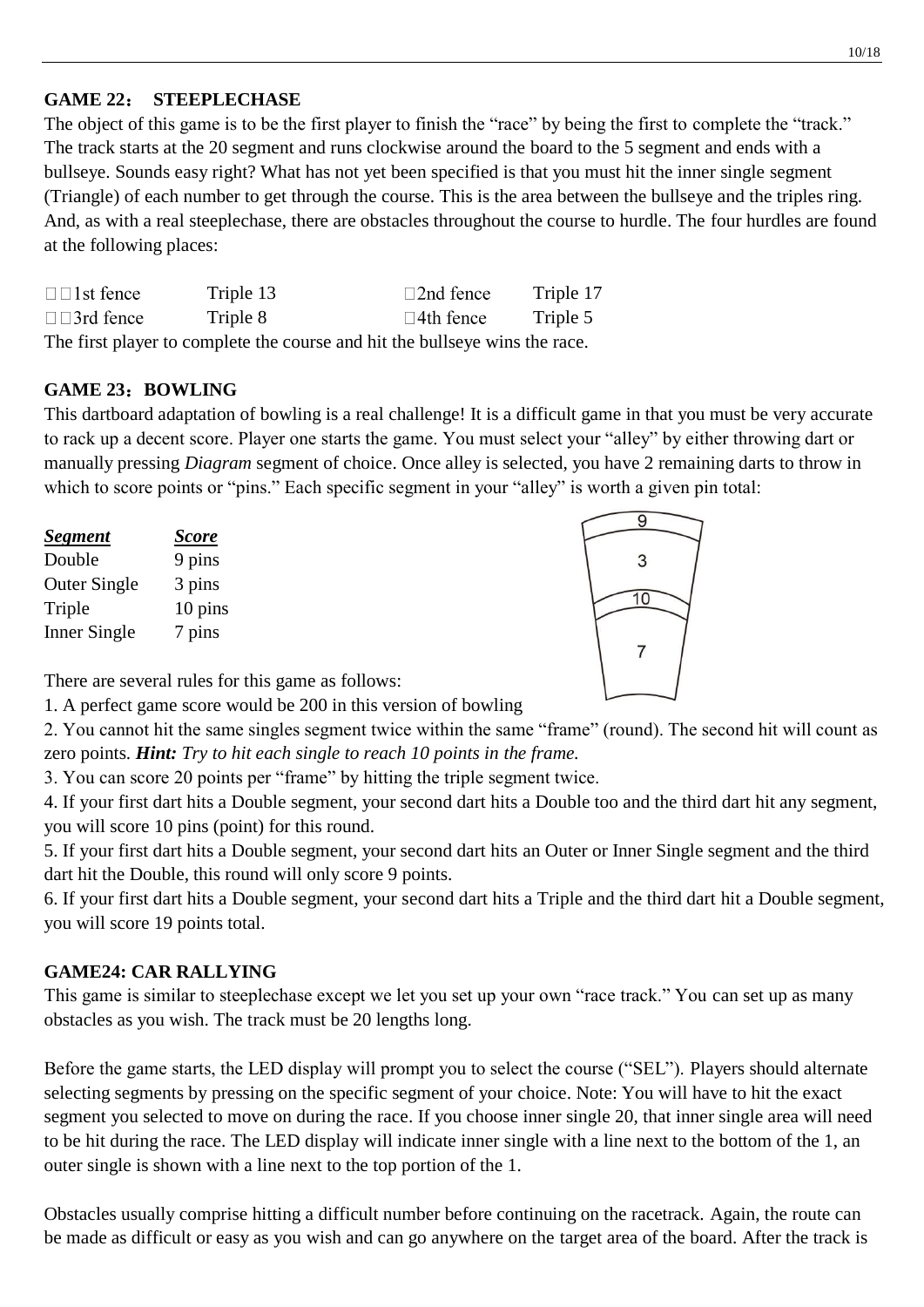selected, press START to begin the race. The first player to complete the course is the winner.

#### **GAME 25: SHOVE A PENNY**

Only the numbers 15 through 20 and the bullseye are used. Singles are worth 1 point, doubles are worth 2, and triples are worth 3 points. Each player must throw for the numbers in order with the objective of scoring 3 points in each segment to move on to the next. If a player scores more than 3 points in any one number, the excess points are given to the next player. The first player to score 3 points in all segments (15 - 20 and bull) is the winner.

#### **GAME 26: NINE-DART CENTURY**

The object of this game is to attempt to score 100 points, or come as close as possible, after 3 rounds (9 darts). Doubles and triples count as 2x and 3x their value respectively. Going over 100 points is considered a "bust" and causes you to lose unless all players go over. In that case, the player closest to 100 wins (player that scored the lowest amount over 100.

#### **GAME 27: GREEN VS. RED** *(2 players only)*

This game is a race around the board, where skill at hitting doubles and triples pays off with victory. Player 1 is "green" and player 2 is "red." Player 1 shoots for only doubles and triples that are green and works around the board clockwise. Player 2 starts at 20 and works around the board counter-clockwise, shooting for red segments (the temporary score display will indicate which segment to throw for). Note: a maximum of one double and one triple of the same number can be scored in a single round. What's more, hitting the wrong number (of your opponent's color) **subtracts** that amount from your score - so be careful. The player with the most points after completion of the game is the winner.

#### **GAME 28: GOLD HUNTING**

The object of this game is to find "gold." You collect gold for each 50 points. Gold is only collected only if your score is exactly 50 or a multiple of 50 (100, 150, etc.) at any point during a round. However, since "gold" can make a person greedy, not only do you collect gold for every multiple of 50, you also steal 1 gold from all other players. Therefore, as you collect a gold, you take 1 gold from all other players who have gold. This is a real back-and-forth game, but the player who reaches to selected total gold required first is the winner.

#### **GAME 29: CASINO A - FLUSH**

This game, inspired by casino play, tests your nerve and skill as you gamble points to defeat your opponent. The object of the game is to be the first player to reach the designated point total. Note: you can adjust the end-game point total.

The dartboard will indicate the number you must throw for. The default "bet" is 10 points. However, each player can increase his bet at the start of each round to 20, 30, 40 … 90 points. Players usually wager high when a number appears they are confident in hitting. To change your bet (at start of a round), press the **BOUNCE OUT** button. Your new bet will be indicated in the display (for example,"b20"will appear to indicate a bet of 20 points). The bet will automatically revert to 10 points at the start of each round.

To "cash in" on your bet, you need to hit the indicated number segment. Hitting a single on the first throw is a "push" and does not score points. However throwing a double or triple of the correct segment on the first throw counts as 1x and 2x your bet respectively. Your next two darts in the round count as 1x, 2x, and 3x your bet for a single, double, or triple. The segment scoring display will light to indicate the number of successful hits you have registered. Failing to hit the active segment in a round costs you the value of the bet you selected at the start of the round. The first player to reach the designated point total is the winner.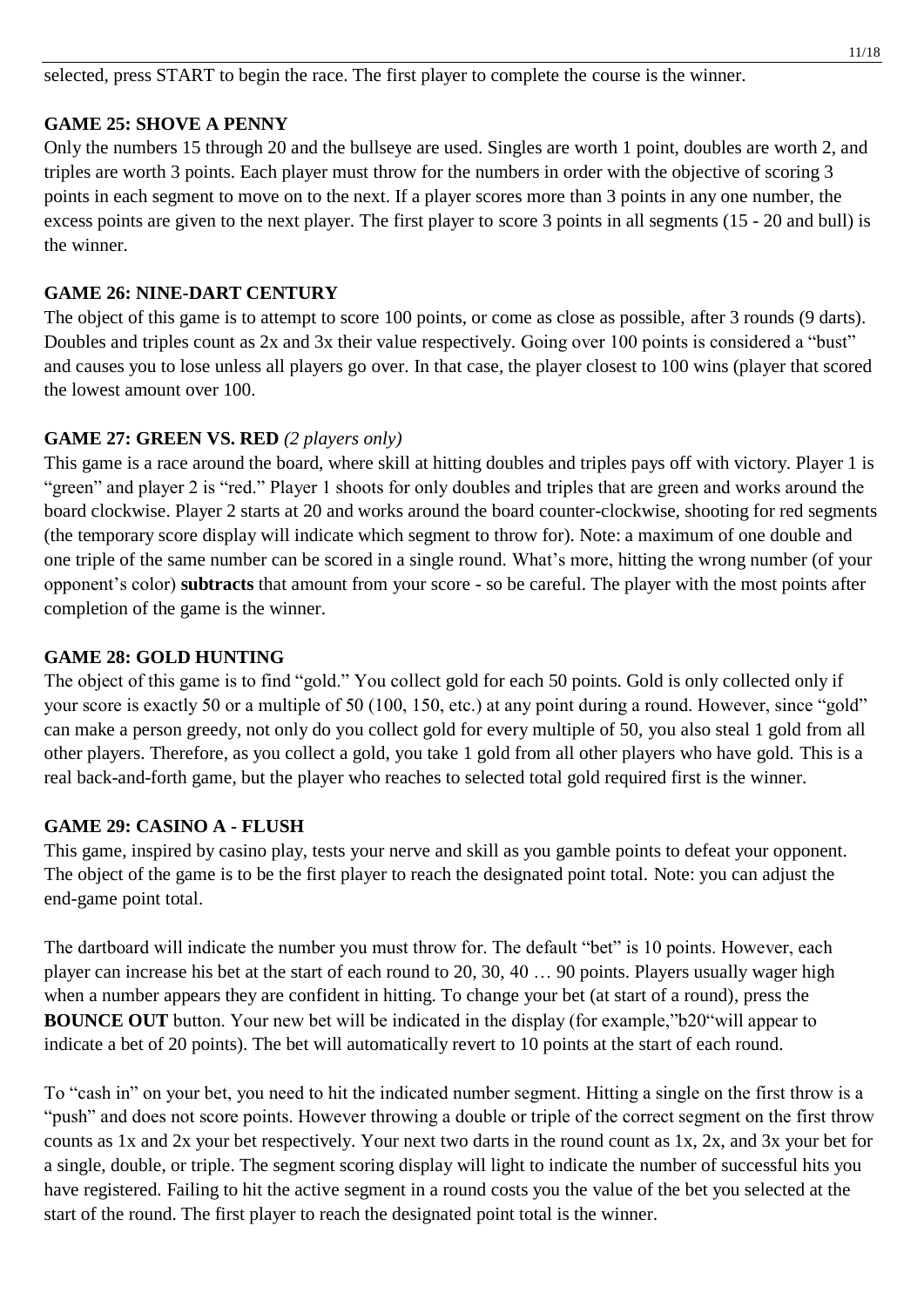#### **GAME 30: CASINO B - STRAIGHT**

This game, while similar to Casino A, has an added element of play. Again, the object of the game is to be the first player to reach the designated point total. Note: you can adjust the end-game point total.

The dartboard will indicate the number you must throw for. The default "bet" is 10 points. However, each player can increase his bet at the start of each round to 20, 30, 40 … 90 points. Players usually wager high when a number appears they are confident in hitting. To change your bet (at start of a round), press the **BOUNCE OUT** button. Your new bet will be indicated in the display (for example, "b20"will appear to indicate a bet of 20 points). The bet will automatically revert to 10 points at the start of each round.

To "cash in" on your bet, you need to hit the indicated number segment. Hitting a single on the first throw is a "push" and does not score points. However throwing a double or triple of the correct segment on the first throw counts as 1x and 2x your bet respectively. **This is where the new element comes into play**. Instead of throwing for the same segment during each round, your sequence is to span across the target area. For example, if the display indicated to throw for segment 1, you attempt to throw for segment 1, followed by a bullseye, followed by segment 19. The temporary score display will indicate segment to aim for after each throw.

Your next two darts in the round count as 1x, 2x, and 3x your bet for a single, double, or triple (bullseye segment has no triple area). The segment scoring display will light to indicate the number of successful hits you have registered. Failing to hit the active segment in a round costs you the value of the bet you selected at the start of the round. The first player to reach the designated point total is the winner.

#### **GAME 31: CASINO C - 3-STAR**

This version of Casino is very difficult, as you need to score at least 3 hits in the active segment during each round to score points. Again, the object of the game is to be the first player to reach the designated point total. Note: you can adjust the end-game point total.

Only the segments 15 through 20 and bullseye are active in this game. The segment scoring display will be lit at the start of each round. The default "bet" is 10 points. However, each player can increase his bet at the start of each round to 20, 30, 40, … 90 points. Players usually wager high when a number appears they are confident in hitting. To change your bet (at start of a round), press the **BOUNCE OUT** button. Your new bet will be indicated in the display (for example, "b20"will appear to indicate a bet of 20 points). The bet will automatically revert to 10 points at the start of each round.

To "cash in" on your bet, you need to hit an active segment (15 - 20 and bullseye) 3 times or score a triple "opens' the segment for scoring and that player receives 3 times the value of his bet. Doubles and triples count as 2 and 3 hits respectively. Failing to hit a segment 3 times forces that player to lose the value of his bet. Also, hits within segments are **not** carried over to the next round. The first player to reach the designated point total is the winner.

#### **GAME 32: ELIMINATION**

The object of the game is to "Eliminate" your opponents. The rules are very simple. Each player must score higher total points with 3 darts than the opponent before them. Each player starts with 3 lives. If the player fails to score higher total points than the previous opponents score, they lose one life. Tie scores will also result in a lost life. The winner is the last player with lives remaining. Note: you can adjust number of lives.

#### **GAME 33: HORSESHOES**

This 2 -player game uses only the 20 and 3 segments to represent the two horseshoe pits. Player 1 will shoot at the 20 segment and Player 2 will shoot at the 3 segment. Scoring is cumulated per round. First player to score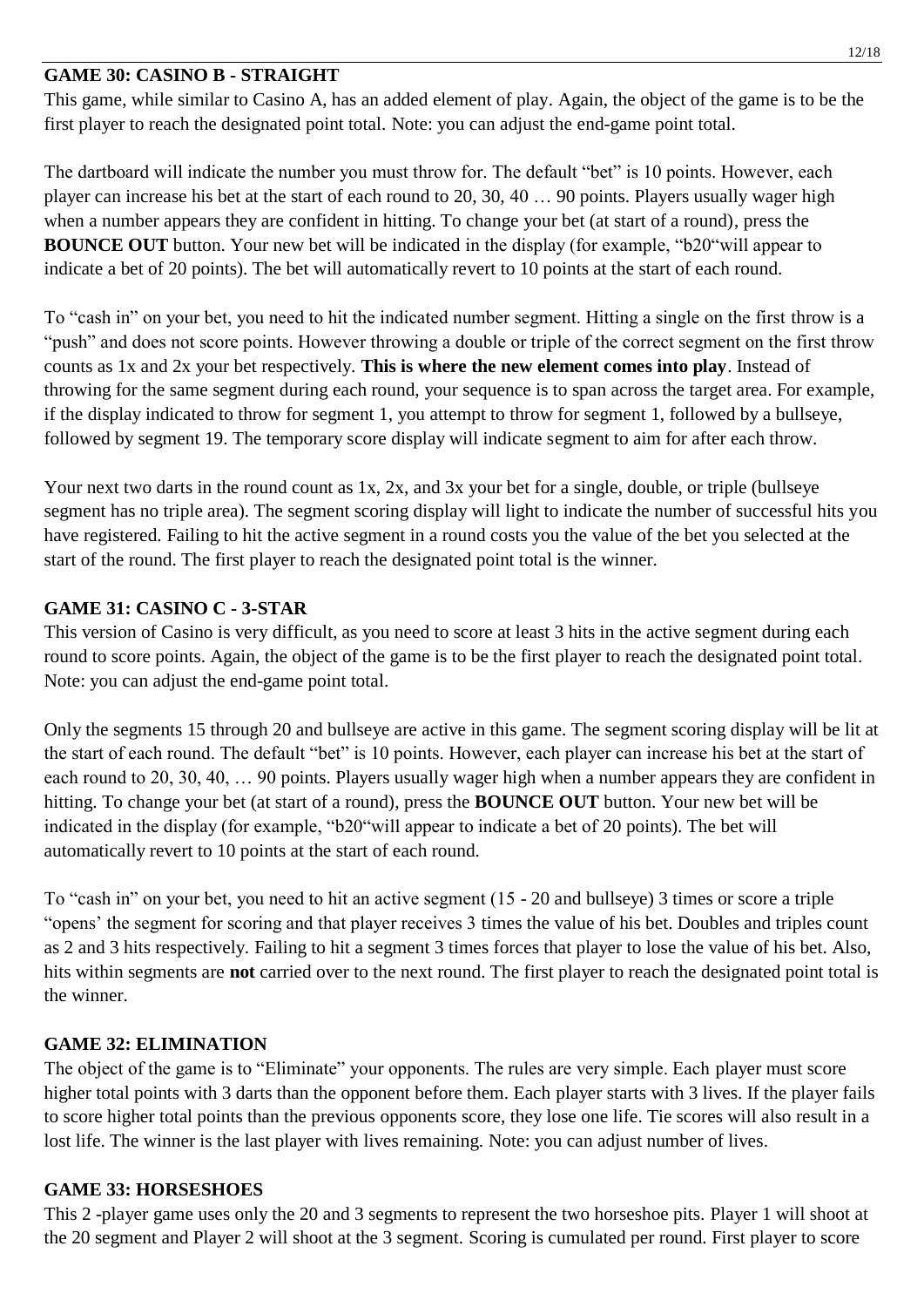Scoring is as follows:

TRIPLE RING = Ringer 3 points INNER SINGLE SEGMENT (Triangle) = 1 point DOUBLE RING= Leaner 2 points OUTER SINGLE SEGMENT (Rectangle) = 0 point

Scores will only count for the player or team with the most points in that round. For example, if player 1 scores 3 points and player 2 scores 1 point, only player 1 will awarded 3 points for that round. Rounds continue until 15 points are scored. Note: you can adjust the end-game point total.

#### **GAME 34: BATTLEGROUND**

In this 2-player game, the dartboard is a battleground divided into two halves. The first player to hit all of the opposing segments (armies) wins the game. Segments do not have to be hit in order.

Player 1 is the "TOP" army and shoots darts at the bottom sections of the board. Player 1 needs to hit bottom segments (6, 10, 15, 2, 17, 3, 19, 7, 16, and 8) Player 2 is the "BOTTOM" army and shoots for the top section of the dartboard Player 2 needs to hit top segments (11, 14, 9, 12, 5, 20, 1, 18, 4, and 13)

Adjustable difficulty settings are as follows: *BATTLEGROUND DOUBLES*:

• Players shoot for double segments only to eliminate opponent's armies *BATTLEGROUND TRIPLES*:

• Players shoot for triple segments only to eliminate opponent's armies

*BATTLEGROUND with GENERALS*

This variation of the game includes one more obstacle to accomplish. Players must capture the "general" after all segments (armies) have been hit to win the game. One hit on the bullseye will capture the general. Hits to the bullseye will not count if all segments are not first closed.



The top cricket scoring display on the dartboard shows player 1's army segments. Player 2's army segments are in the second row. Each time a segment is hit, the corresponding light will shut off. Follow the scoreboard map on the next page to keep track of which segments you need to hit to win.

#### **GAME 35: ADVANCED BATTLEGROUND**

The rules are the same as standard Battleground except now there are land mines on the battlefield!

Players must be careful to avoid the land mines located in the Triple and Double rings of opponents segment numbers.

Any player that hits a double or triple ring on the opposing teams' battlefield will lose an army of his or her own. For example, if player 1 mistakenly hit the triple ring of the "6" segment, they would lose their own army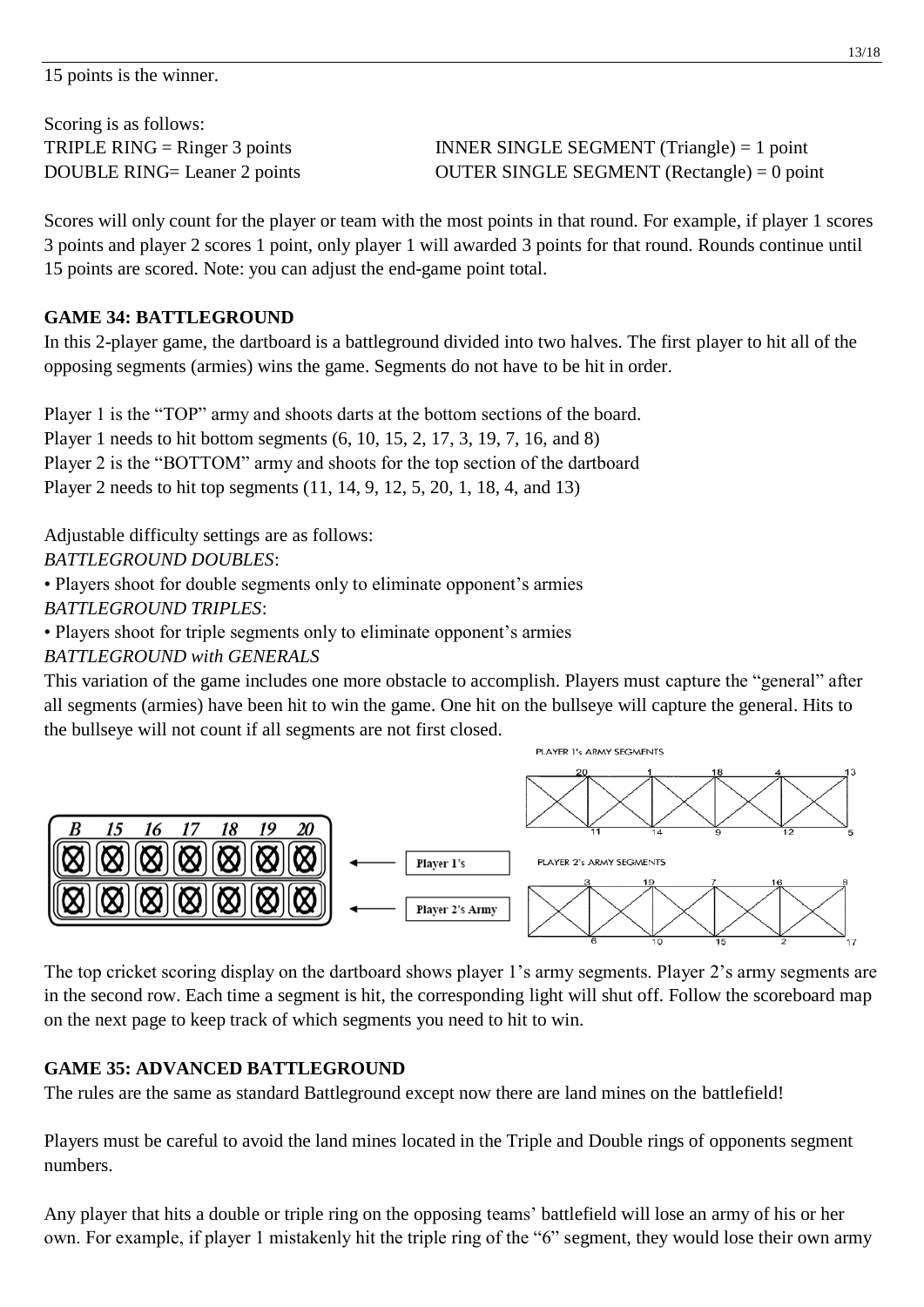#### **GAME 36: PAINTBALL**

This game is similar to "Battleground" except there is an alternative way to win the battle other than just hitting the opposing teams' armies segments. As in the real game of paintball, players can also capture the opposing team's flag to win the game. To capture the flag, the double bullseye must be hit 3 times to capture the opposing teams' flag! Single bullseyes will not count towards the 3 needed to capture the flag. Double bullseyes do not have to be scored in the same round and will be tallied during the game. First player to either capture the flag or eliminate the opposing army is the winner.

#### *Adjustable Difficulty Settings*

- Paintball Doubles Players must either hit 3 double bullseyes to capture the flag or hit double ringed segments to eliminate armies.
- Paintball Triples Players must either hit 3 double bullseyes to capture the flag or hit triple ringed segments to eliminate armies.

#### **GAME 37: CAT & MOUSE**

This is a very challenging 2-player game that is best suited for players of advanced skill. One player will play the role of the cat and the other will be the mouse. The object of the game is for the mouse to get back to his hole before being caught by the cat. The mouse starts first from the "20" segment and proceeds counter-clockwise around the dartboard by hitting first the double segment and then the single of each segment. The cat starts back at the "18" segment and proceeds counter clockwise around the dartboard to catch the mouse by hitting doubles only of each segment. If the mouse makes it all the way around the board back to the double 20, the mouse wins the game. If the cat hits the double segment that the mouse is on, the cat has caught the mouse and has won the game.

#### **GAME 38: TIC-TAC TOE**

Using the specified dartboard segments, the object of the game is to close out numbers to gain an X or an O. Traditional tic-tac-toe rules apply. Three X's or O's in a row horizontally, diagonally, or vertically will win the game. In order to place an X or O in one of the boxes, a player needs to score 3 times within that segment. (Double and triple rings count) (B is the Bullseye) The number of hits on each segment will be displayed on the screen. One hit to the segment will show "\" Two hits will show "X" A closed segment will display either an "  $\otimes$  " or "O" depending on which player is scoring. Use the map below as a guide during play.

| 12 | 20 | 18 |
|----|----|----|
| 11 | B  | 6  |
|    |    |    |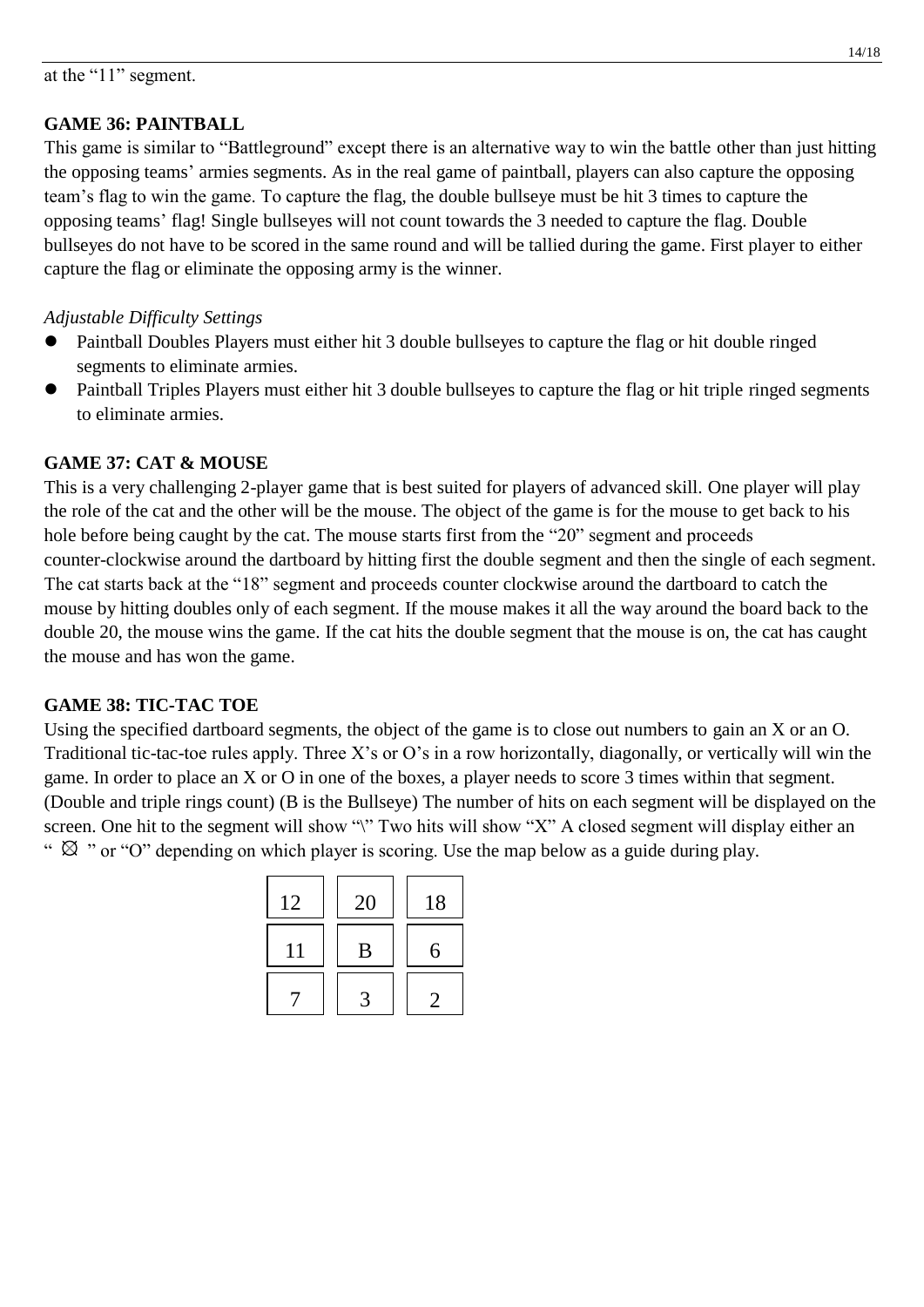## **Caring for your Electronic Dartboard**

1. Never use metal tipped darts on this dartboard. Metal tipped darts will seriously damage the circuitry and electronic operation of this dartboard.

- 2. Do not use excessive force when throwing darts. Throwing darts too hard will cause frequent tip breakage and cause excess wear on the board.
- 3. Turn darts clockwise as you pull them from the board. This makes it easier to remove darts and extends the life of the tips.
- 4. Use only the A/C adapter that comes with the dartboard. Using the wrong adapter may cause electrical shock and damage to the electronic circuits.
- 5. Remove the batteries when not in use or if using the optional A/C adapter. This will prolong the life of your batteries.
- 6. Do not spill liquids on the dartboard. Do not use spray cleaners, or cleaners that contain ammonia or other harsh chemicals as they may cause damage.

### **Important Notes**

Stuck Segment:

Occasionally, a dart will cause a segment to become wedged within the segment separator web. If this happens, all games will be suspended and the LCD display will indicate the segment number that is stuck.

To free the segment, simply remove the dart or broken tip from the segment. If the problem is still not solved, try wigging the segment until it is loose. The game will then resume where it left off.

Broken Tips:

From time to time a tip will break off and become stuck in the segment. Try to remove it with a pair of pliers or tweezers by grasping the exposed end and pulling it out of the segment. If this is not possible, you can attempt to push the tip through to the back of the segment. Use a nail that is smaller than the hole and gently push the tip until it falls through the other side. Be careful not to push too far and damage the circuitry behind the segment. Don't be alarmed if tips break. This is a normal occurrence when playing soft tip darts. We included a pack of replacement tips which should keep you supplied for quite some time. When replacing tips, make sure you use the same type of tips that come with this dartboard.

Darts:

It is recommended that you use the enclosed darts on this dartboard. Using other darts may cause damage to the segment and electronic circuit. Replacement tips are available at most retailers carrying dart products

#### Cleaning The Electronic Dartboard:

Your electronic dartboard will provide many hours of competition if cared for properly. Regular dusting of the cabinet is recommended using a damp cloth. A mild detergent can be used if necessary. The use of abrasive cleaners or cleaners that contain ammonia may cause damage and should not be used .Avoid spilling liquid onto the target area since it can result in permanent damage and is not covered by the warranty.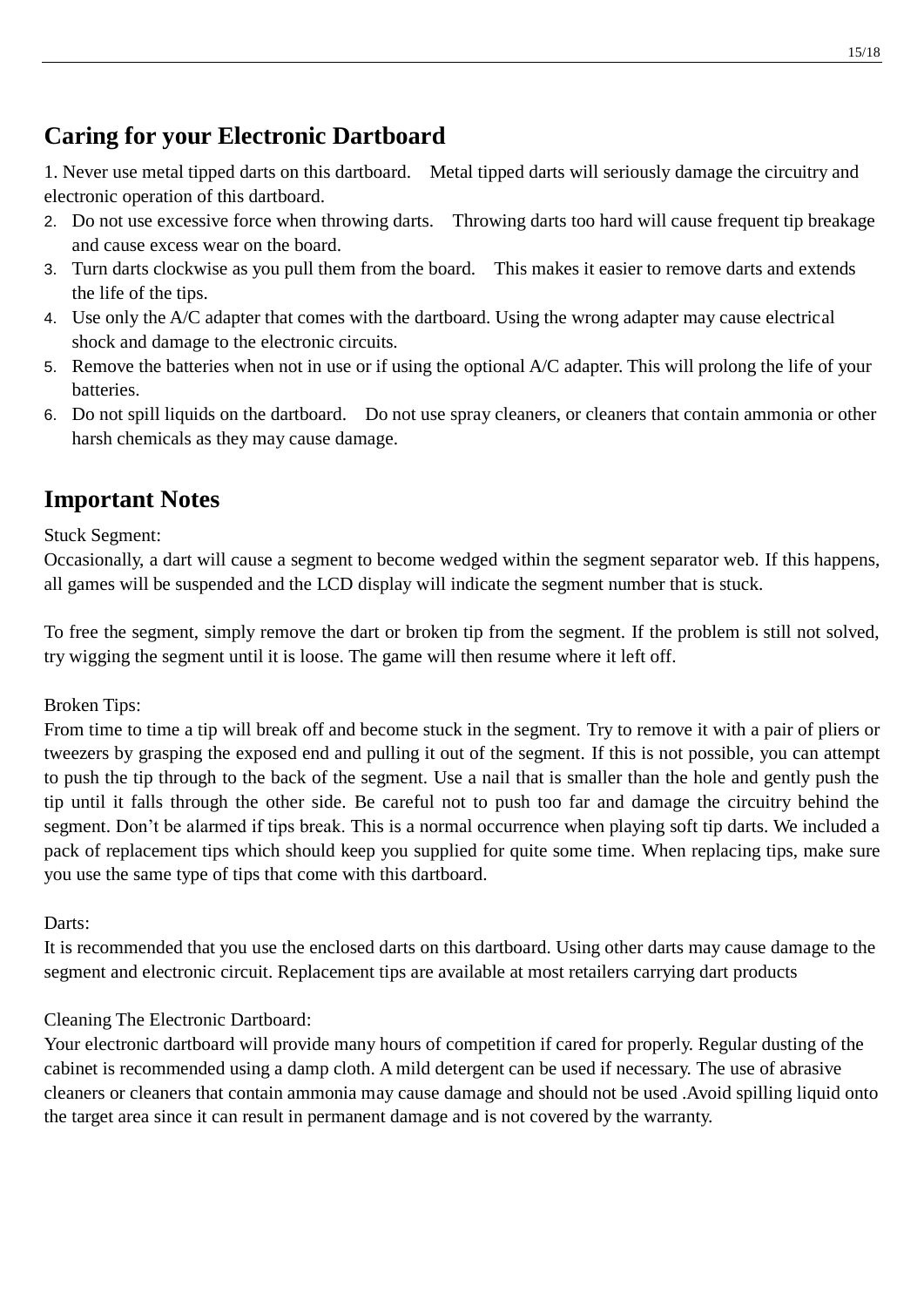## Game Menu

| G <sub>01</sub> | 301               | G20 | Football          |
|-----------------|-------------------|-----|-------------------|
| GO2             | Cricket           | G21 | <b>Baseball</b>   |
| GO3             | Scram             | G22 | Steeple chase     |
| G <sub>04</sub> | <b>Cut Throat</b> | G23 | <b>Bowling</b>    |
| G05             | Eng Cri           | G24 | Car Rally         |
| G06             | Adv-Cri           | G25 | Shove Pen         |
| G07             | Shooter           | G26 | <b>Nine Darts</b> |
| G08             | <b>Big Six</b>    | G27 | <b>G&amp;R</b>    |
| GO9             | Overs             | G28 | <b>Gold Hunt</b>  |
| G10             | <b>Unders</b>     | G29 | Cas-A             |
| G11             | Count Up          | G30 | $Cas-B$           |
| G12             | <b>High Score</b> | G31 | Cas-C             |
| G13             | Round Clk         | G32 | Elimination       |
| G14             | Killer            | G33 | Horse She         |
| G15             | Doub DN           | G34 | Warfare           |
| G16             | 41                | G35 | Adv War           |
| G17             | All Fives         | G36 | Paintball         |
| G18             | ShangHai          | G37 | Fox Hunt          |
| G19             | Golf              | G38 | Tic-Tac-Toe       |